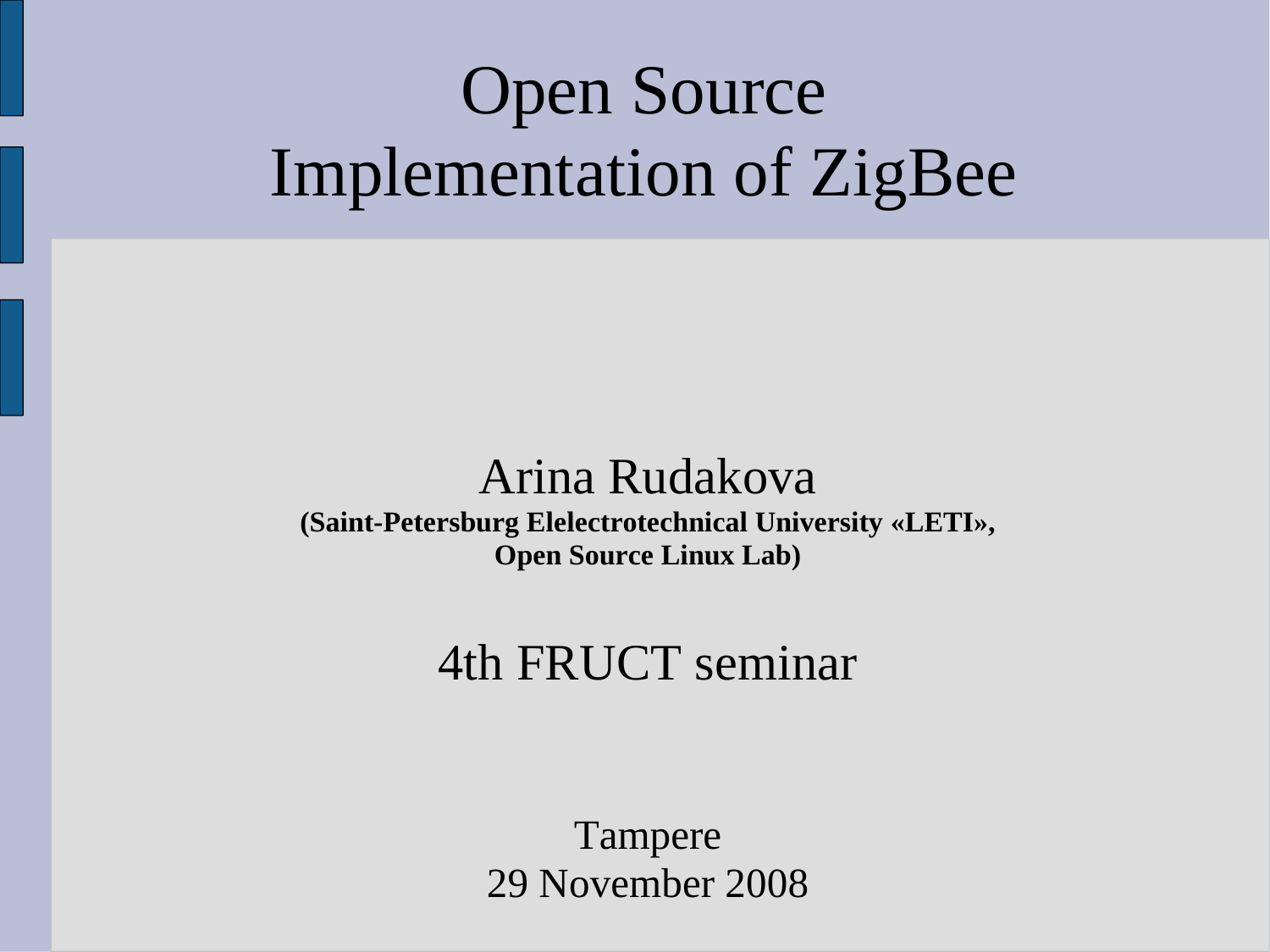# Agenda

- Introduction in Home Automation
- ZigBee overview
- Problem definition
- Implementation design
- Tools
- Current situation and future plans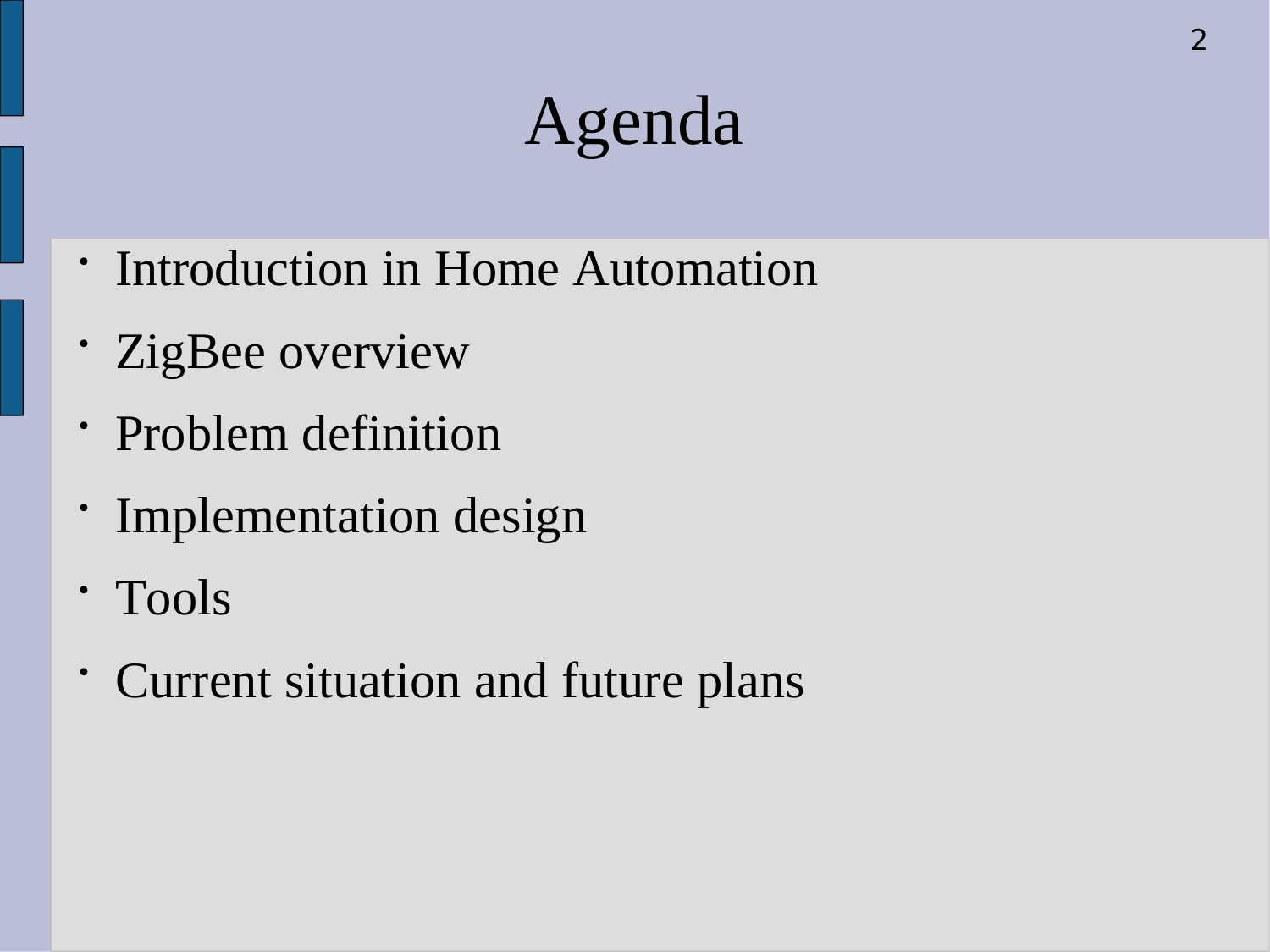# Applications

- Where
- Home Entertainment and Control
- Home Awareness
- Mobile Services
- Commercial Building
- How
- Smart lighting
- Temperature/Humidity control
- Water sensors, smoke/fire detectors
- Mobile (payment, monitoring and control, healthcare)
- Energy monitoring and control
- Access control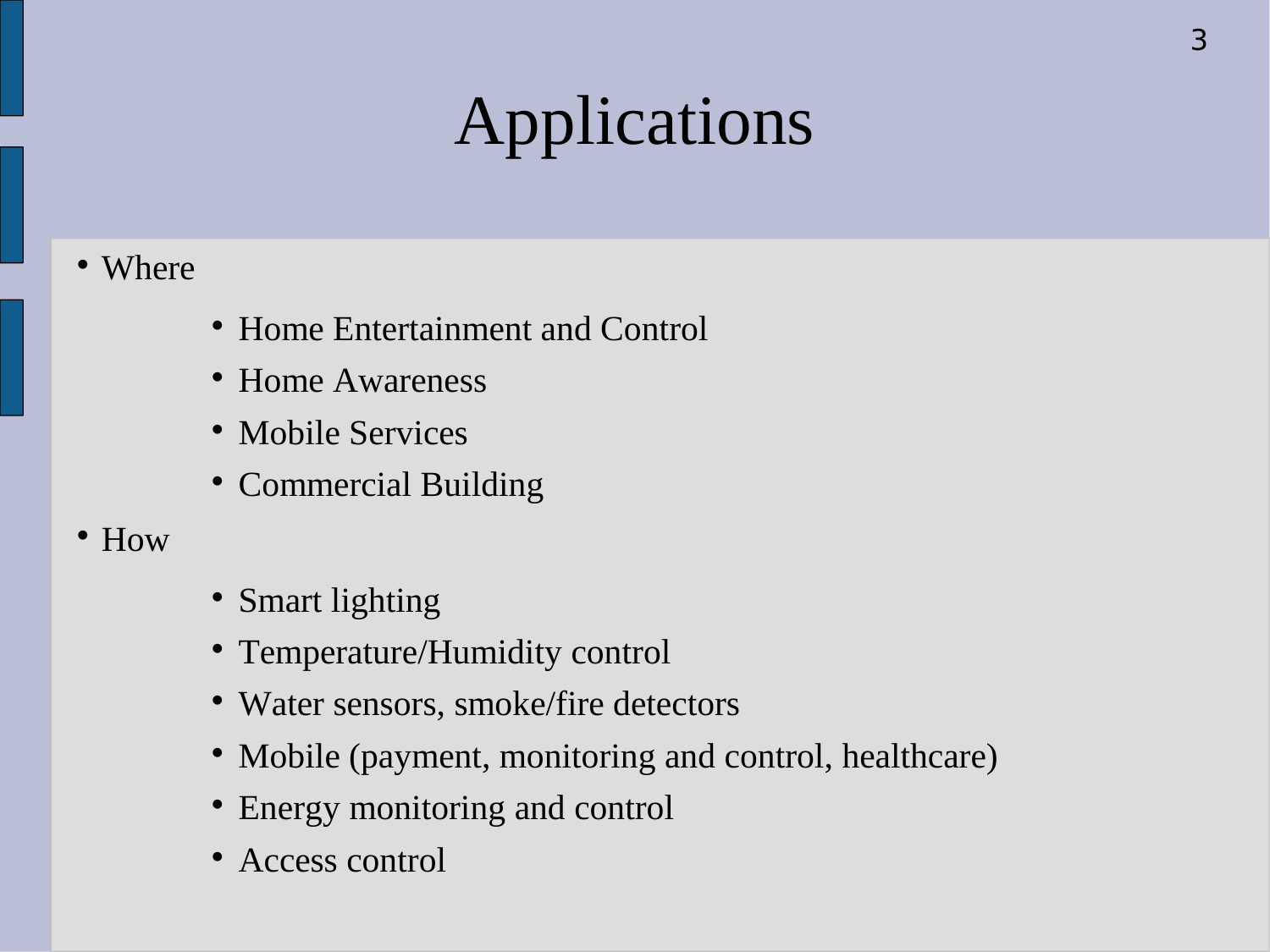## History and standards

- 1998 ZigBee-style networks began to be conceived
- May 2003 The IEEE 802.15.4 standard was completed
- 14 December 2004 ZigBee specifications were ratified
- 13 June 2005 The ZigBee 2004 Specification
- September 2006 The ZigBee 2006 Specification
- End of 2007, ZigBee PRO was finalized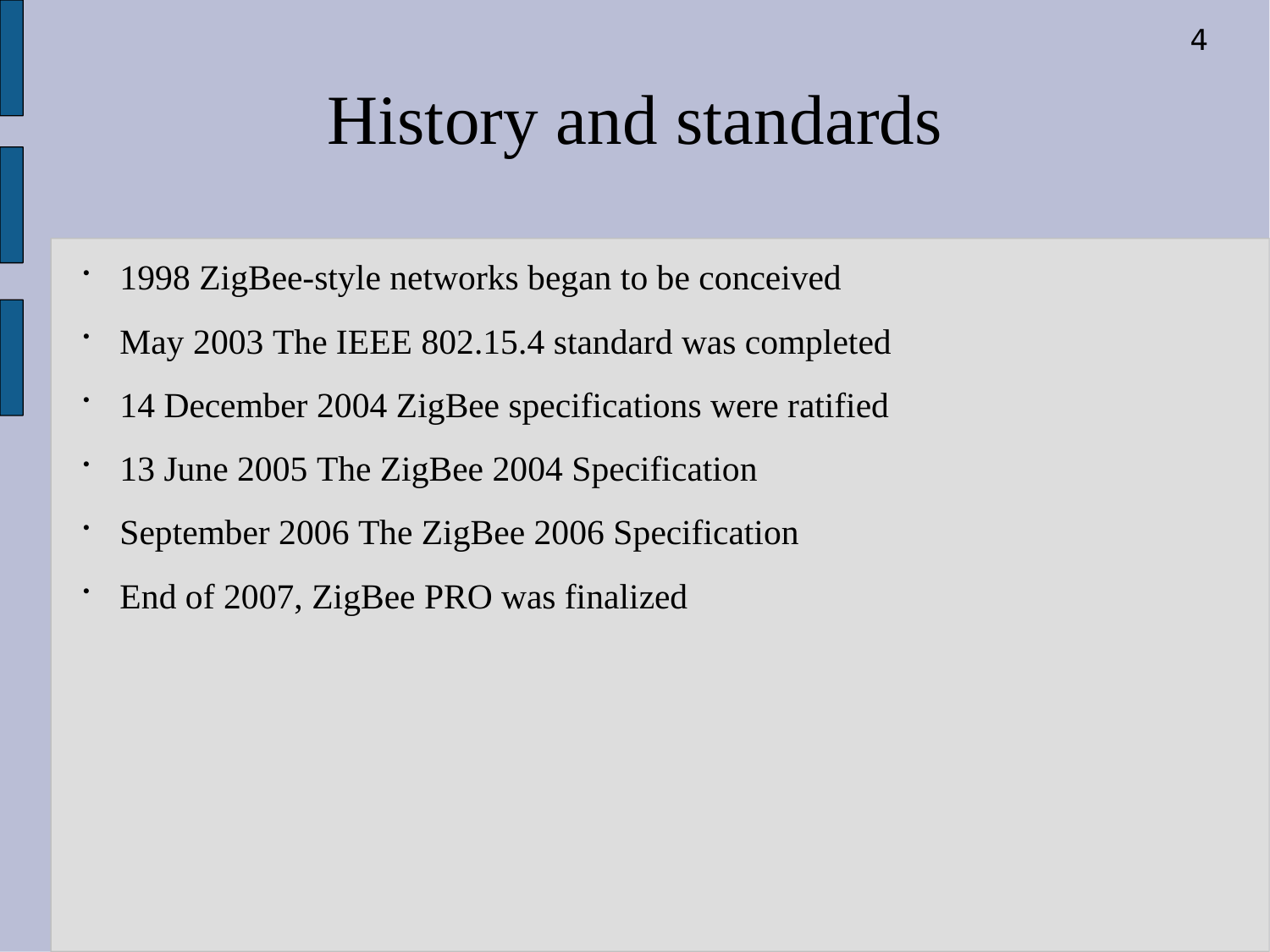## ZigBee nodes and topologies



- Nodes type
	- − ZigBee coordinator(ZC)
	- − ZigBee Router (ZR)
	- − ZigBee End Device (ZED)
- Topologies
	- − Star network
	- − Mesh network
	- − Mesh-Tree network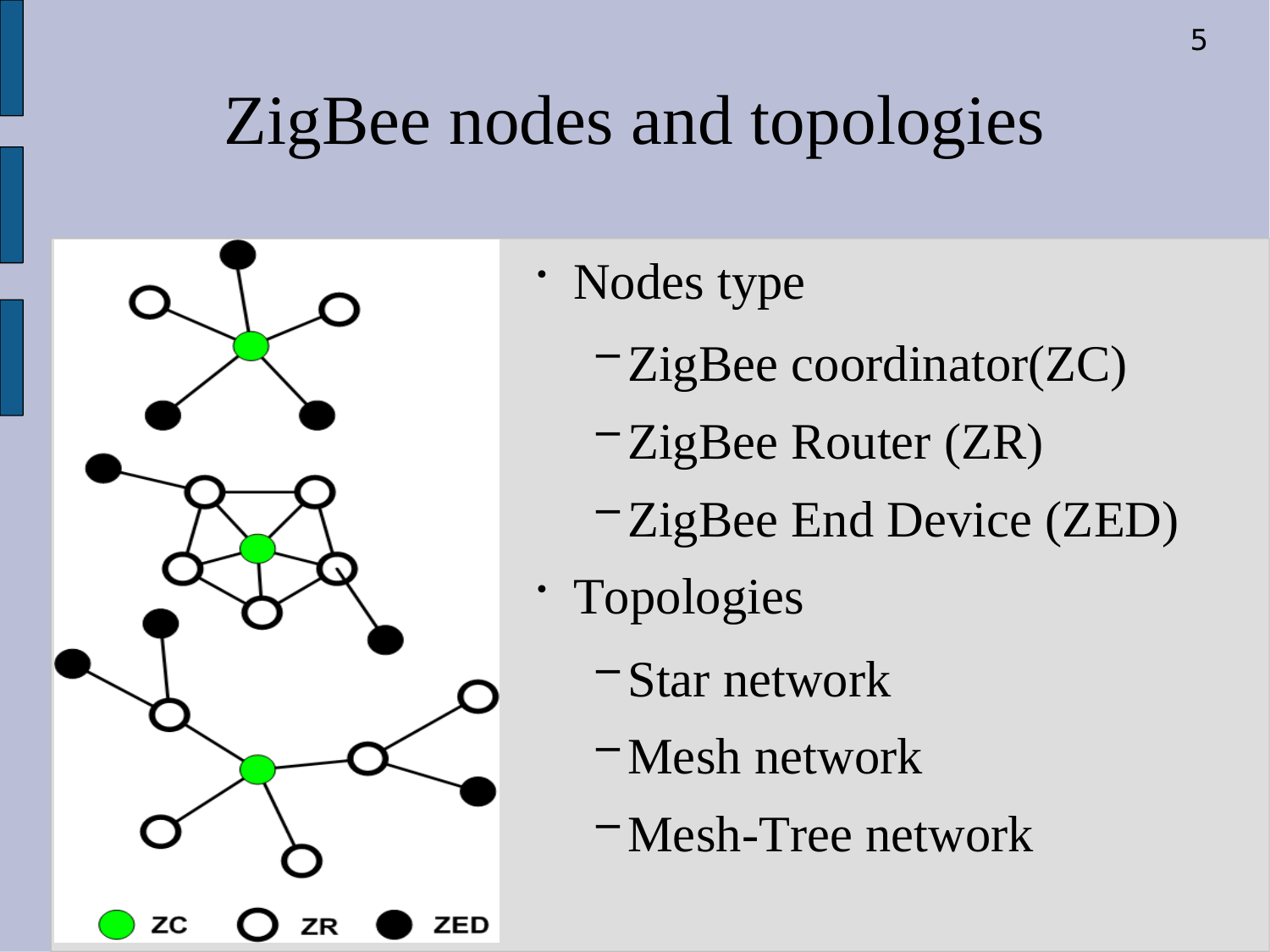## ZigBee stack architecture

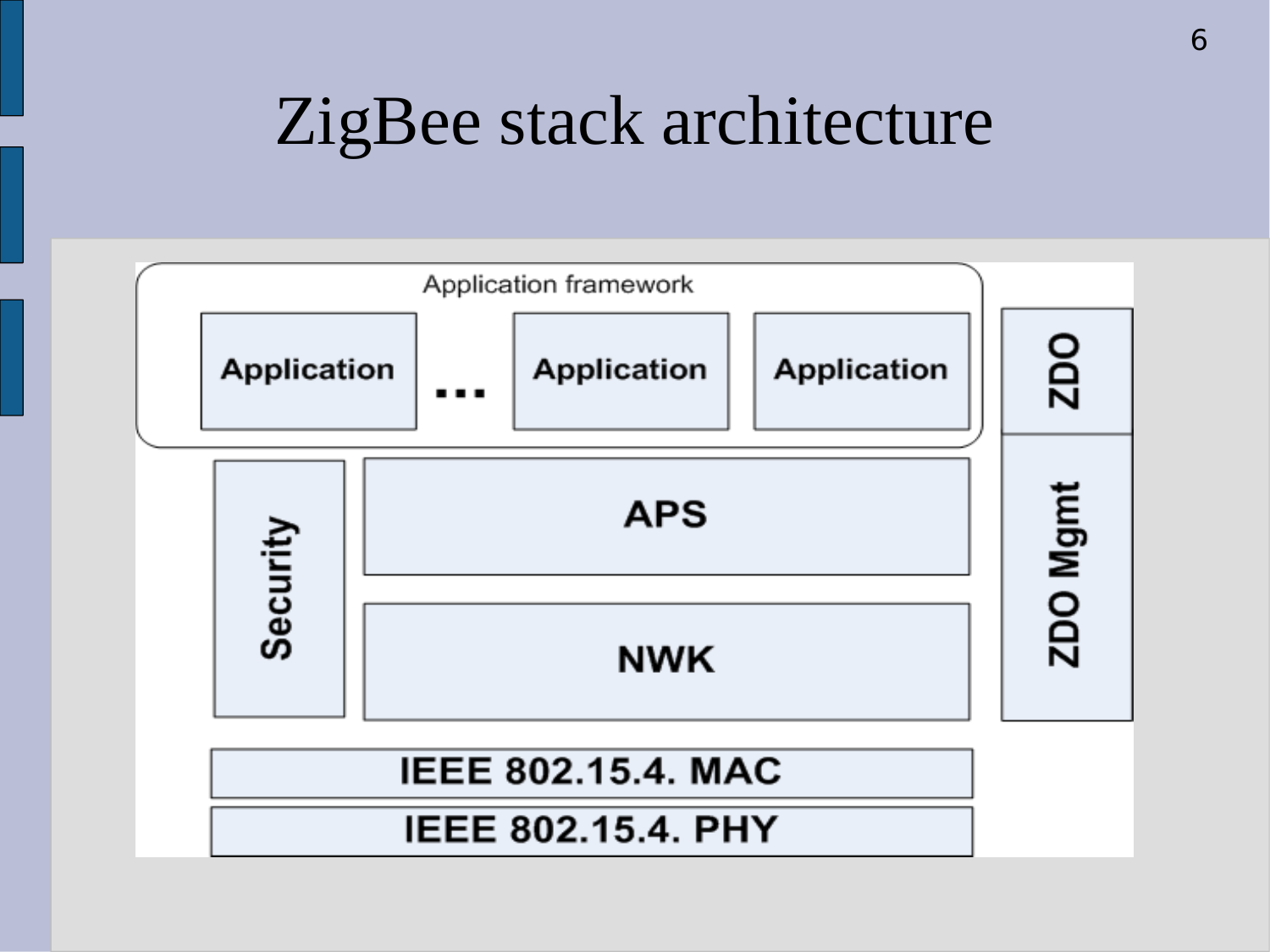## Kernel ZigBee stack layout

| Kernel                | <b>Modules</b> |                                  | Layers |            |  |
|-----------------------|----------------|----------------------------------|--------|------------|--|
| net/zb                |                | af zigbee.ko                     |        |            |  |
|                       |                | zb.ko                            |        | <b>NWK</b> |  |
| net/ieee80215         |                | ieee80215.ko<br>ieee80215 lib.ko |        | <b>MAC</b> |  |
|                       |                |                                  |        | <b>PHY</b> |  |
| drivers/net/ieee80215 |                | zb Idisc.ko                      |        | <b>RF</b>  |  |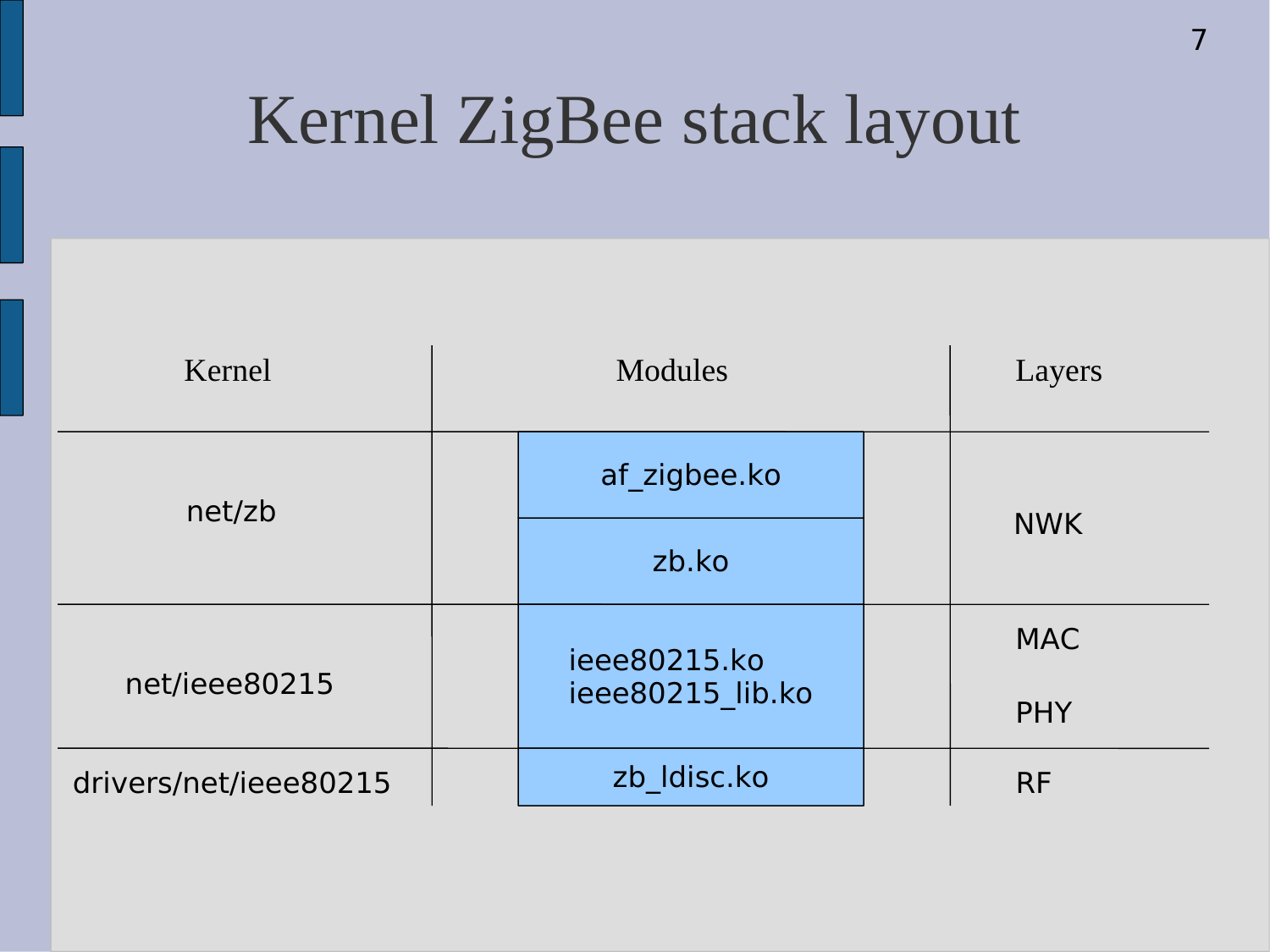# **Work plan**

- Add wireshark dissector;
- Make protocol layers independent;
- Define and implement socket interfaces on IEEE802.15.4 and ZigBee NWK layers;
- Implement ZigBee APL user-space library.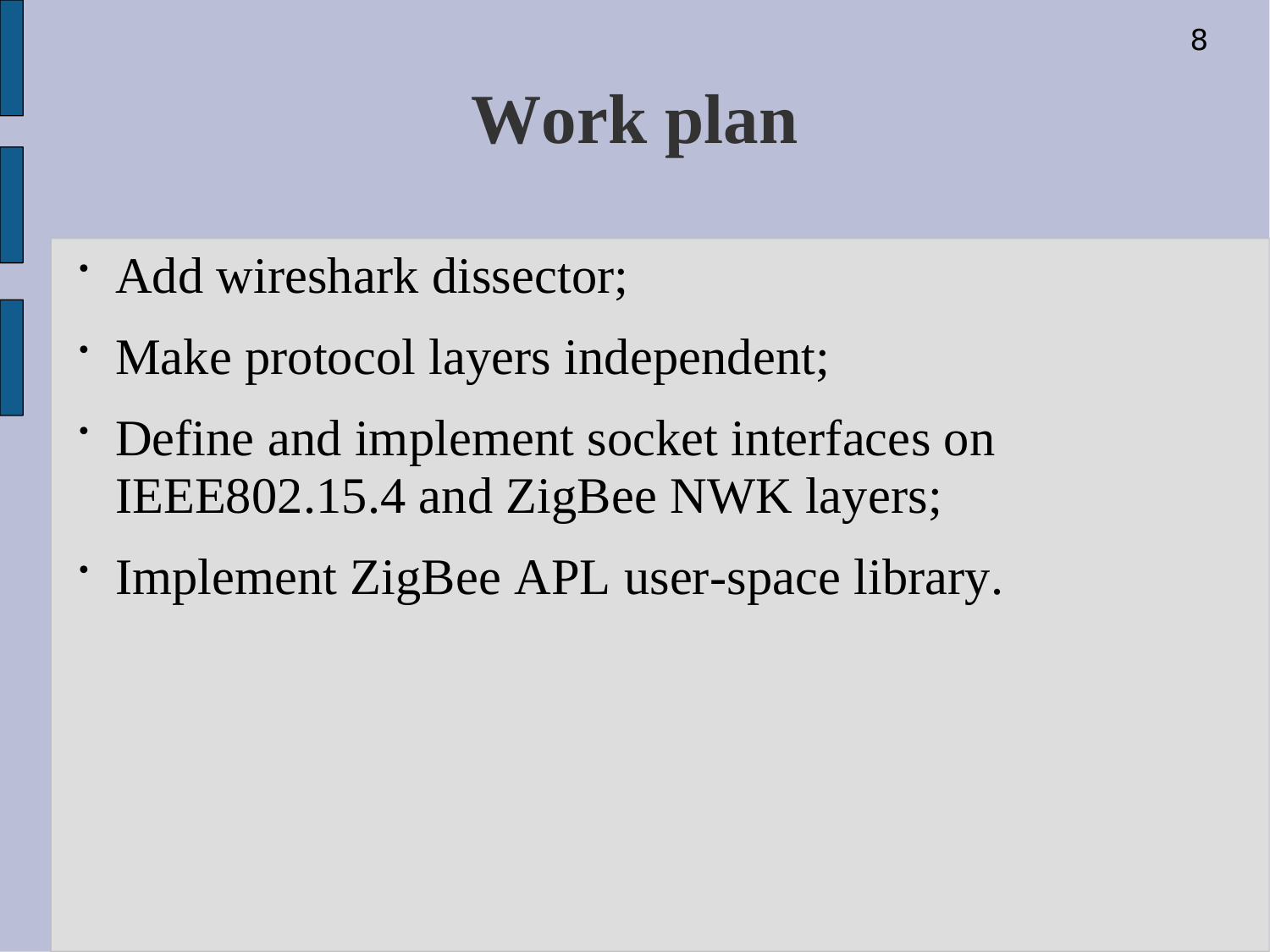#### Implementation progress

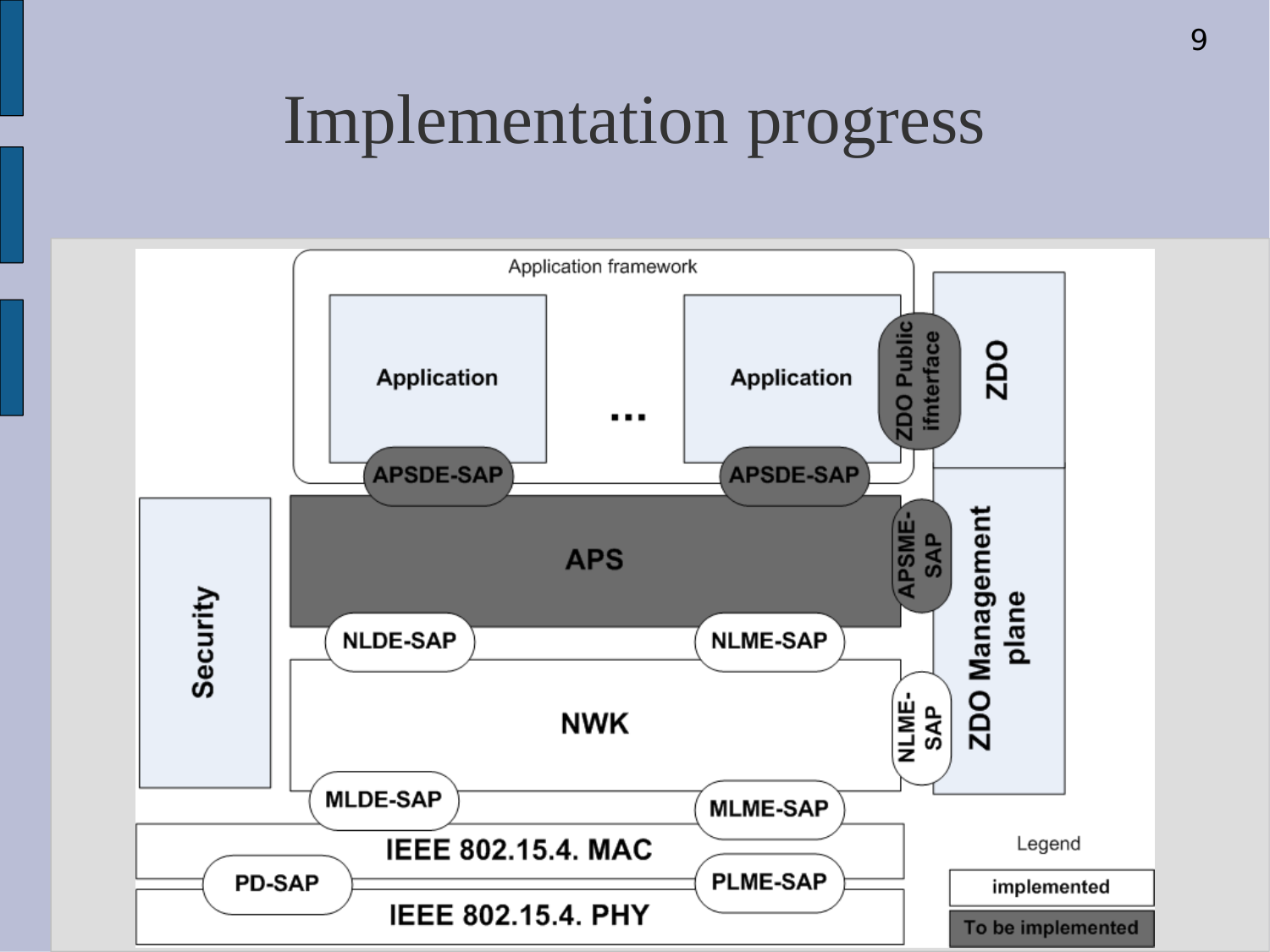## Wireshark dissector

- report transient packets from PHY layer;
- capture reported packets;
- add PHY layer dissector to wireshark.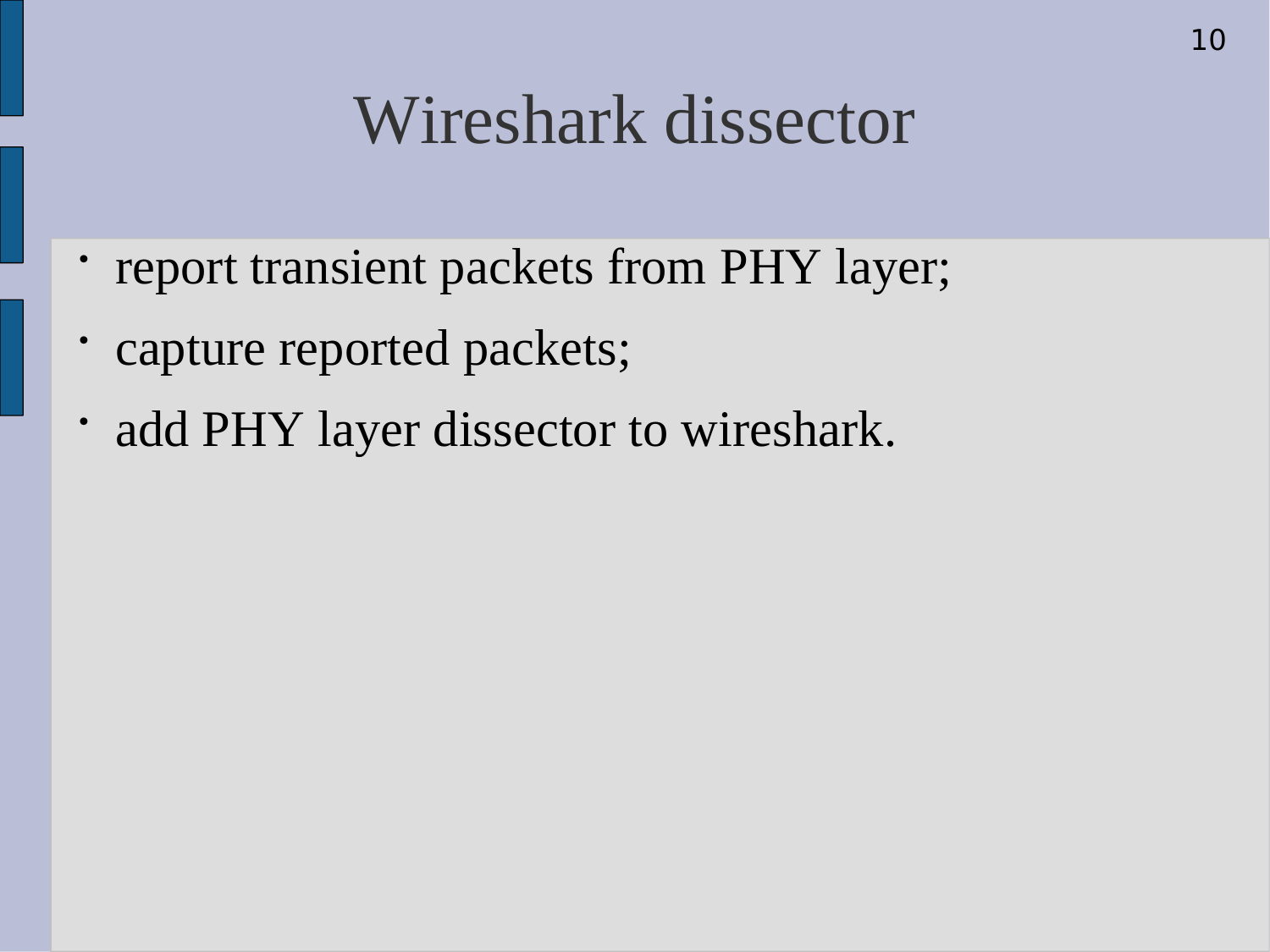#### Socket interfaces on IEEE802.15.4 and ZigBee layers 11

- introduce socket type for IEEE802.15.4 layer;
- define interface primitives;
- map interface primitives to socket ioctl codes.